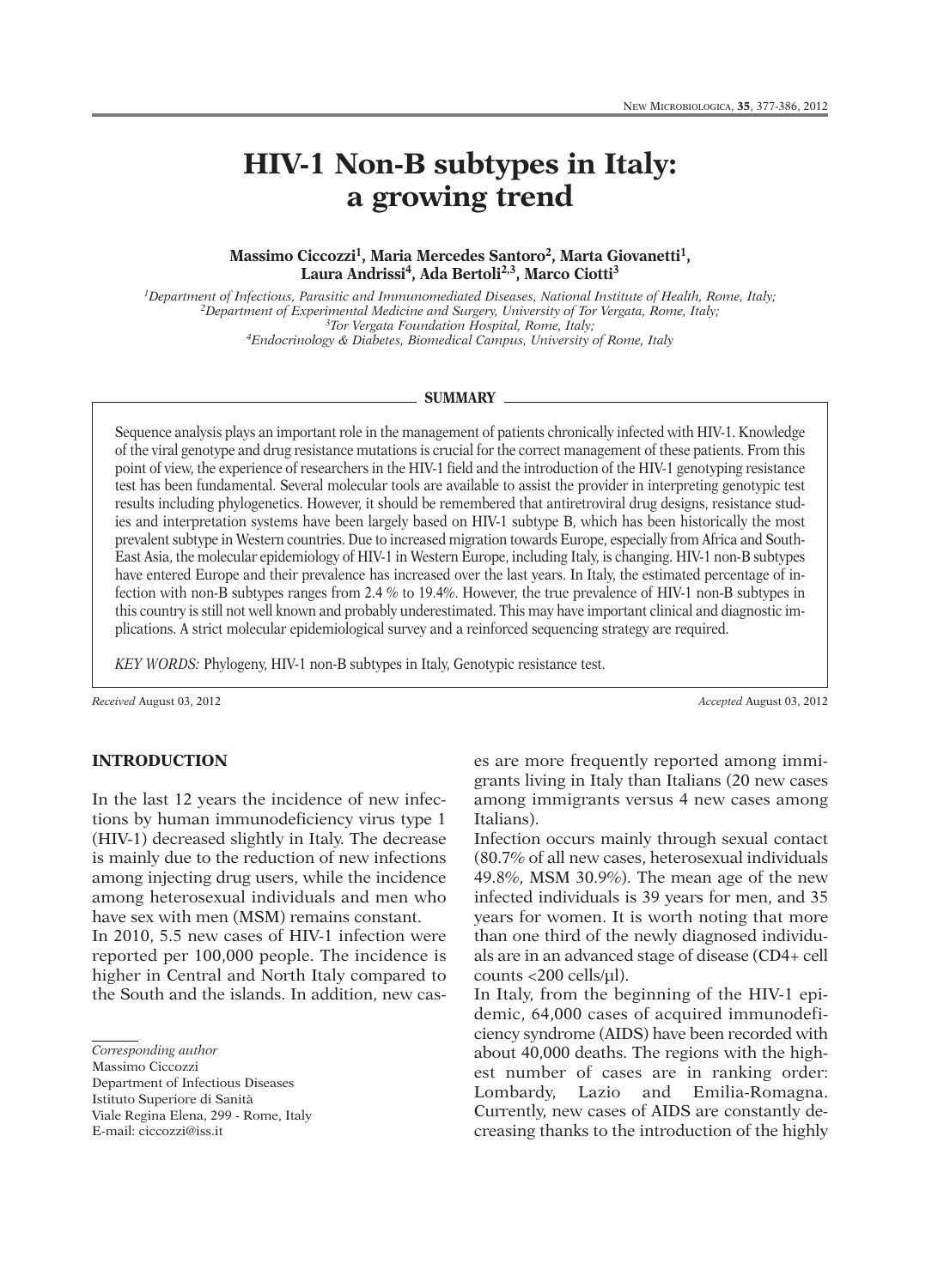active antiretroviral therapy (Istituto Superiore di Sanità, 2011).

During the global pandemic, nine lineages of group M HIV-1 (A-D, F-H, J and K) were identified as a result of the high error rate of reverse transcriptase (RT) enzyme during virus replication and selective pressure exerted by the immune system.

Most subtypes and circulating recombinant forms (CRFs) were originally restricted to specific geographic areas and populations (Hemelaar *et al.*, 2006). In western countries, subtype B is the predominant circulating subtype. However, in recent years non-B subtypes entered and are circulating in previously subtype-B restricted areas (Sonnerborg *et al.,* 1997; Balotta *et al.,* 2001; Chaix *et al.*, 2003; Snoeck *et al.,* 2004; Lospitao *et al*., 2005; Gifford *et al.*, 2007; Palma *et al.*, 2007; Yerly *et al*., 2007). Migration from or travel to countries at high prevalence of HIV-1 such as sub-Saharan Africa, South America and South-East Asia are responsible for the spread of non-B subtypes in western countries.

In Italy, the estimated percentage of infection with non-B subtypes has been reported to range from 2.4 % to 19.4%, confirming a significant increase in non-B subtypes (Balotta *et al.,* 2001; Tramuto *et al.,* 2004; Monno *et al.,* 2005; Ciccozzi *et al.,* 2007; Baldanti *et al.,* 2008; Longo *et al.,* 2008; Buonaguro *et al.,* 2008; Giuliani *et al.,* 2009; Lai *et al.*, 2010; De Paschale *et al.*, 2011; Rossotti *et al.*, 2011).

A recent report (Lai *et al.*, 2010) found that the F1 subtype and the B/F recombinant form predominate among the non-B subtypes. The F1 subtype was acquired mainly through sexual contact, confirming the importance of this route in the acquisition of non-B subtypes (Tramuto *et al.,* 2004; Buonaguro *et al.*, 2007; Baldanti *et al.*, 2008; Buonaguro *et al.*, 2008; De Paschale *et al.*, 2011; Franzetti *et al.*, 2012). Most of the individuals infected by non-B subtypes are of African origin, although a relatively high number of individuals are Caucasians indicating a spread of non-B subtypes among Europeans (Lai *et al*., 2010; Saladini *et al.*, 2012) with important clinical and diagnostics implications (Riva *et al.,* 2010; Franzetti *et al.*, 2012).

This review provides an overview of sequence analysis studies performed on HIV-1 non-B subtypes circulating in Italy. Particular attention has been given to studies focused on phylogeny and drug resistance. Moreover, the different propensity to develop mutations in the different subtypes was also evaluated.

#### **Phylogeny of HIV-1 in Italy**

Phylogenetics is a branch of molecular biology that infers knowledge about taxonomy and evolution of species (Lemey *et al.*, 2009). It is a powerful tool widely used in the study of rapidly evolving RNA viruses that establish chronic infections such as HIV-1. In recent years a number of methods that infer phylogenetic trees have been introduced. These methods are based on genetic distances, evolutionary parsimony, maximum-likelihood and Bayesian theory (Felsenstein, 2004; Fitch *et al.*, 1967; Saitou *et al.*, 1987; Yang *et al*., 1997). Genetic distances and phylogenetic trees (coupled with a correct epidemiological design i.e., cross sectional studies), inferred via different sequence evolutionary models and model selection criteria, are normally used to assign the genotype (Pol, 2004). In addition, phylogenetic and evolutionary methods have been widely used to define circulating recombinant forms (CRFs), discovering mosaics and complex form of the virus (Zehender *et al.*, 2010; Lai *et al.*, 2010; Callegaro *et al.*, 2011; Ciccozzi *et al.*, 2011; De Paschale *et al.,* 2011; Ciccozzi *et al.*, 2012).

Coalescent theory and the molecular clock hypothesis are instead used to study the ancestral relationships of individuals sampled from a population (i.e. longitudinal studies) which can be inferred from a gene genealogy (phylogenetic tree) (De Oliveira *et al.*, 2006; Salemi *et al*., 2008; Bon *et al*., 2010; Zehender *et al.*, 2010; Callegaro *et al.*, 2011; Ciccozzi *et al.*, 2012).

Few cross-sectional phylogenetic studies on HIV genotypes have been carried out in Italy (Balotta *et al*., 2001; Visco-comandini *et al*., 2003; Tramuto F *et al*., 2004; Monno *et al.*, 2005; Tagliamonte *et al.*, 2006; Buonaguro *et al.*, 2007; Ciccozzi *et al*., 2007; Baldanti *et al.*, 2008; Longo *et al.*, 2008; Giuliani *et al.*, 2009; Ciccozzi *et al.*, 2010; Lai *et al.*, 2010; Torti *et al*., 2010; De Paschale *et al.*, 2011). The remaining studies focused mainly on HIV-1 drug resistance in relation to the viral subtype (Bracciale *et al.*, 2009; Monno *et al.*, 2009; Riva *et al.*, 2010; Piralla *et al.*, 2011; Franzetti *et al.*, 2012; Santoro *et al.*, 2012). Moreover, *pol* gene has nor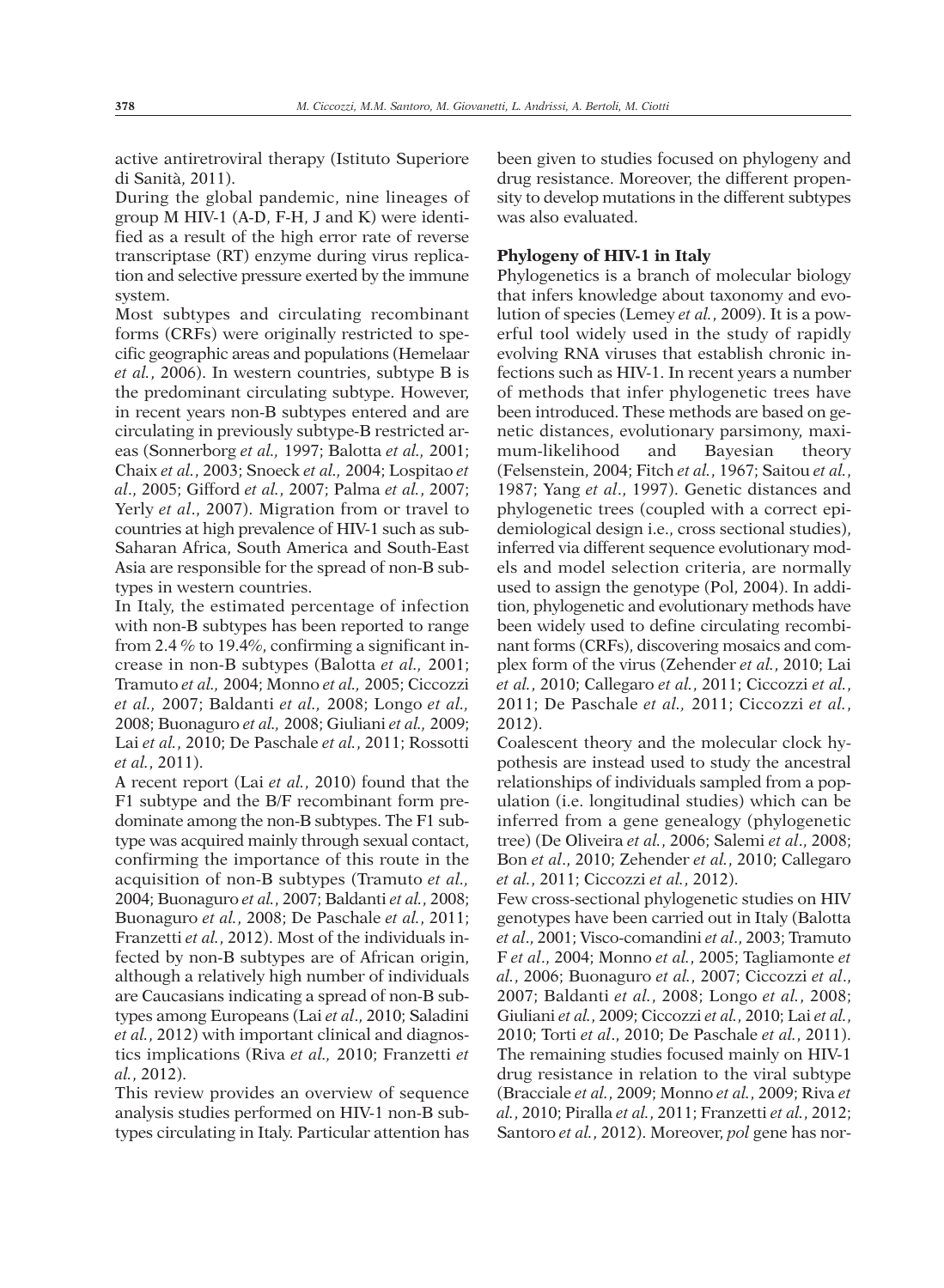mally been used because of the huge number of sequences available from the genotypic resistance test (GRT, performed mainly for clinical purposes). While this approach is acceptable when studying pure subtypes, it can be misleading when dealing with CRFs. The paradigm of phylogeny is shown in Figure 1. The link between epidemiological design and phylogeny inference can be seen as a hypothetical cycle starting with the specific evolutionary hypothesis and going on through data generation, data analysis and test hypothesis. The final step can also lead to a revision of the initial hypothesis or to the generation of a new hypothesis. The study design is the first important step of the cycle and it is connected with the construction of the data set. Depending on the hypothesis under study, the epidemiological design may include the whole population or local and restricted geographic areas and populations. Sequence data set may include inter-host strains sampled in a cross-sectional study or strains from the same host collected in a longitudinal study.

Depending on the scientific question raised and on the availability of additional data, the former data set is normally analyzed using maximumlikelihood criteria (Ciccozzi *et al.,* 2011), whereas the latter is analyzed using phylodynamic criteria applying the molecular clock hypothesis and Bayesian techniques (Ciccozzi *et al.,* 2012).

After the generation of the data set, the alignment with reference sequences, manual editing to delete "*indels*" (insertions/deletions), absence of contamination, and the determination of the phylogenetic signal are required. All these steps are essential preconditions for the generation of "clean" data sets. Computational method and phylogenetic inference are sensitive to the para-



FIGURE 1 - *Flow-chart representing the paradigm of phylogeny. The major steps in phylogeny inference linking experimental design and data analysis are represented.*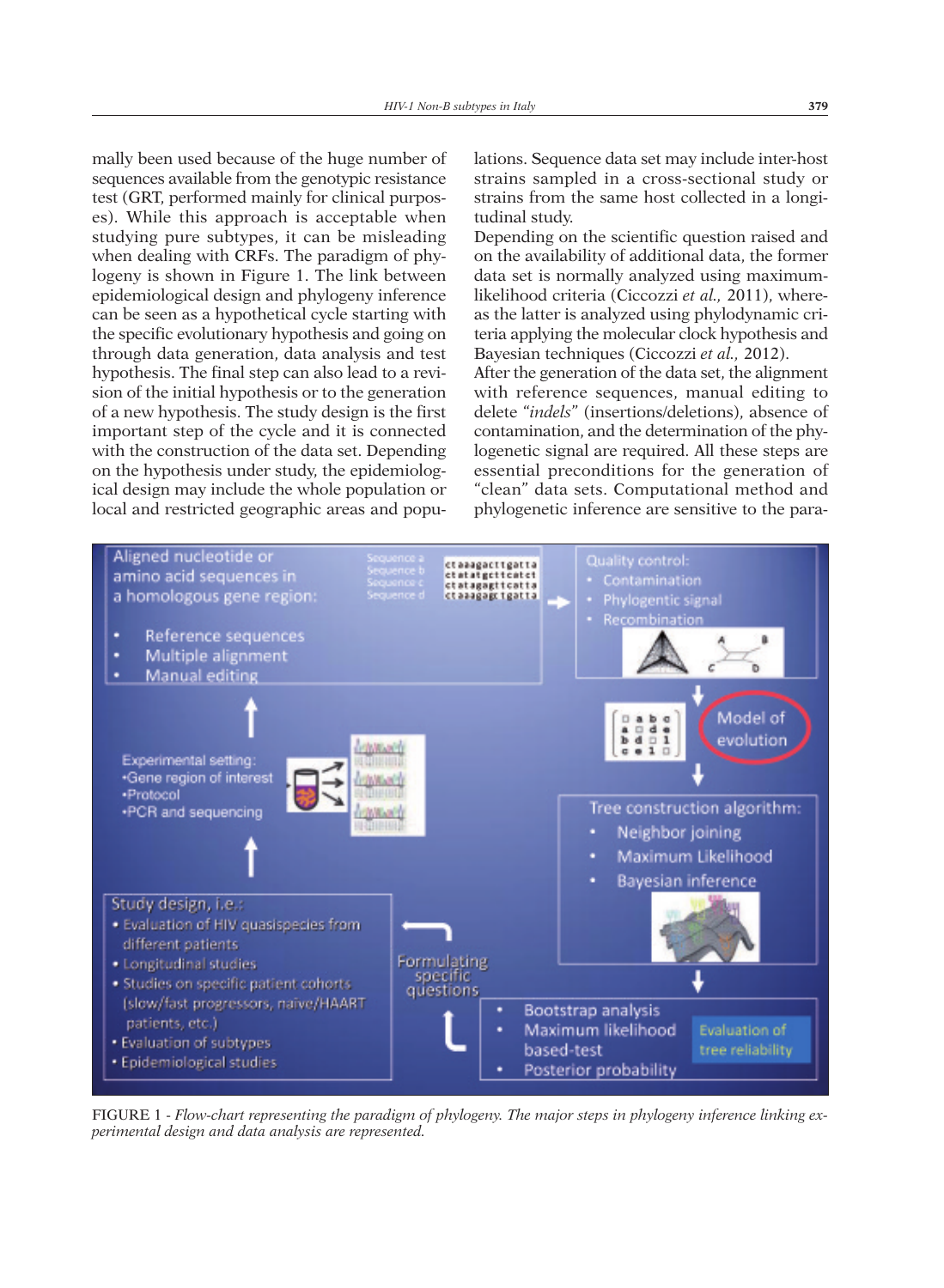digm: bad data will produce unreliable or even nonsensical output (Butler *et al.,* 2010). Phylogentic and/or phylodynamic analyses represent the "core" of the data analysis and hypothesis testing. To test for the best substitution model, to infer phylogeny using different algorithms (e.g., genetic distance, maximum likelihood, Bayesian methods), and to test the trees' reliability (e.g. by bootstrapping),' are essential steps for evolutionary analyses. This hypothetical-deductive cycle shown in Figure 1 is the stronghold of the phylogenetic approach.

## **Evaluation of drug-resistance in non-B HIV-1 subtypes circulating in Italy**

GRT is a molecular tool widely used in clinical practice to guide the antiviral therapy in both drug naïve and experienced patients as recommended by the international guidelines (Hirsch *et al.*, 2008; Vandamme *et al.*, 2011; European AIDS Clinical Society Guidelines [EACS], 2011; The US Department of Health and Human Services [DHHS], 2012). The GRT assay is routinely performed on the *pol* region (including the all protease and the first part of RT), the main target of antiretroviral therapy. Transmitted HIV-1 drug resistance (TDR) can have a negative influence on the virological response to first-line antiretroviral therapy. This supports the implementation of GRT as a standard of care in all treatment-naïve patients to increase the success of first-line regimens. Studies of the last decade showed a limited prevalence (3.2%-11%) of TDR among individuals carrying a non-B clade in Europe, depending on the area and time of survey (Chilton *et al.* 2003; Descamps *et al.*, 2010).

The detection rate of TDR in individuals living in Italy and harboring non-B subtype viruses ranges from 5% to 9% (Bracciale *et al*., 2009; Riva *et al.*, 2010; Colafigli *et al*., 2012) which is lower than that detected in patients infected with subtype B virus (Bracciale *et al*., 2009; Riva *et al.*, 2010; Salpini *et al.*, 2011; Colafigli *et al*., 2012). This observation may be explained by the low exposure to treatment regimens of individuals harboring non-B subtypes, since they migrated in recent years from countries where antiretroviral drugs were not widely available. It is worth noting that these findings come from studies where non-B clades were grouped together. Indeed, TDR may vary in different subtypes as a consequence of

their specific spread in various populations of different countries, as observed by a recent study showing a remarkable frequency of TDR (15.4%) in the F1 subtype-infected population, who was mainly infected by sexual transmission route (Franzetti *et al.*, 2012). Regarding treated patients, Santoro *et al*. (2012) performed a comparative study of drug resistance to nucleoside/nucleotide RT inhibitors (NRTIs), non-NRTI (NNRTIs), and protease inhibitors (PIs) among B and the most prevalent non-B HIV-1 subtypes (F, C and CRF02\_AG) in Central Italy from 2001-2008. Among patients treated with NRTI and with experience to thymidine analogues (TA), TA mutations of pathway 1 (TAMs1) M41L and L210W were less prevalent in CRF02\_AG, while TAMs2 T215F and K219E were more prevalent in the F subtype. In NRTI-treated patients, with experience with abacavir, didanosine, tenofovir, or stavudine, the K65R mutation was mostly prevalent in the C subtype. In NNRTI-treated patients infected by the C subtype the prevalence of K103N was lower than in patients infected with other subtypes, while the prevalence of Y181C and Y188L was higher compared to subtype B. The prevalence of Y181C was higher also in subtype F as compared to subtype B. In patients treated with PIs, L89V was predominantly found in CRF02\_AG, while the TPV resistance mutation T74P was predominantly found in the C subtype. The authors believe that the different prevalence of mutations among B and non-B HIV-1 subtypes analyzed is due to the genetic diversity within HIV-1 group M (as largely discussed in the following paragraph), and this viral characteristic could play a role in the development of resistance to antiviral drugs.

Monno *et al.* (2009) used Virtual Phenotype with the purpose of improving drug resistance interpretation algorithms for non-B subtypes. In particular, they analyzed the protease and RT sequences of naïve and drug-experienced subjects with non-B HIV infection to identify some unknown resistance mutations in non-B strains which might be relevant for resistance to current antiretroviral drugs and which are not included in the list of known resistance mutations for B subtype. There were no substantial differences regarding known resistance-associated mutations and the newly emerging substitutions between non-B and B subtype strains. This evidence has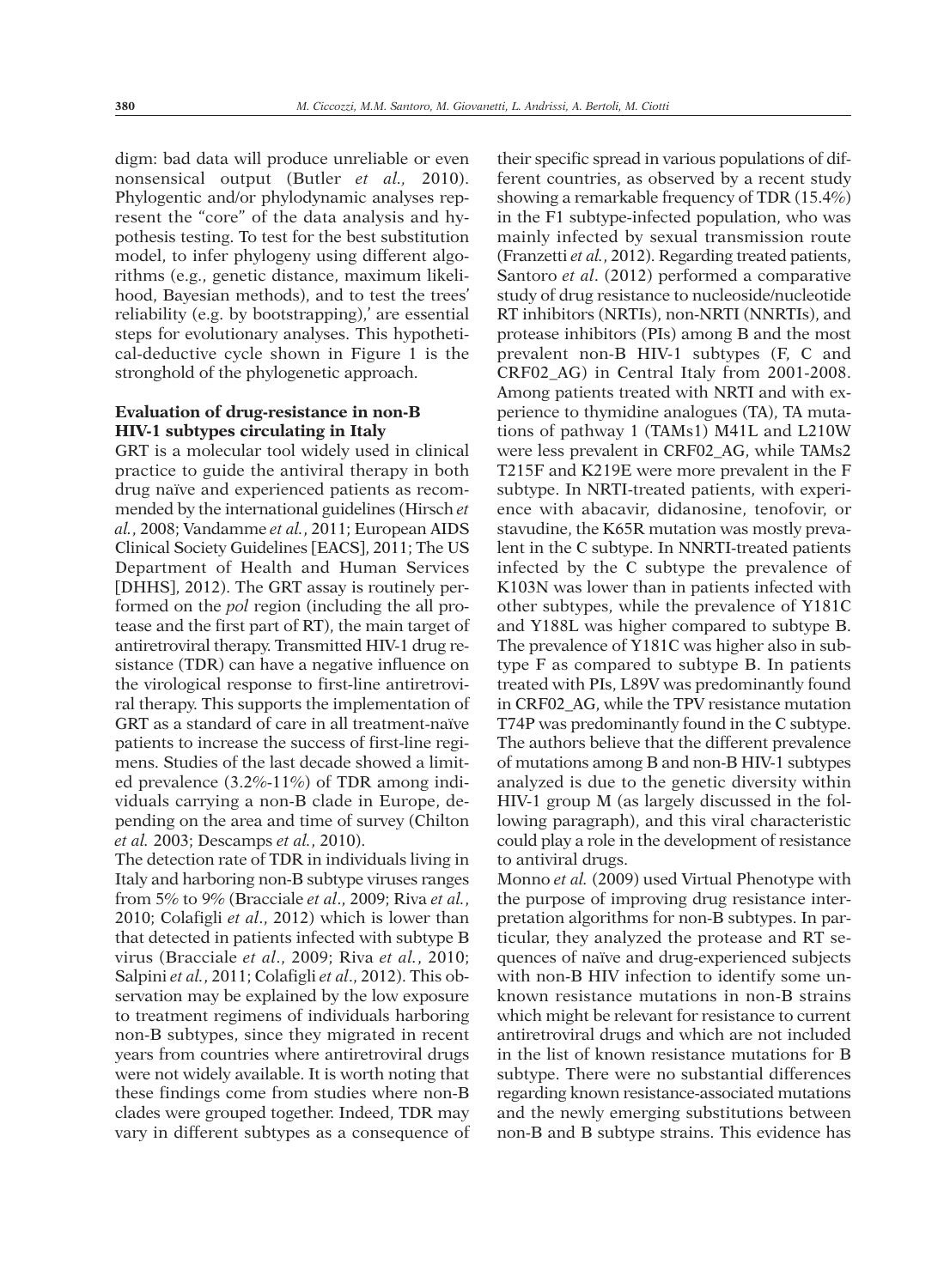been recently supported by a study on the impact of specific patterns of mutations on virological response at 12 weeks of treatment in patients harboring different HIV-1 subtypes (Franzetti *et al.*, 2012). Indeed, no difference in response was detected in patients harboring B and non-B subtypes with the same drug resistance pattern.

#### **Subtype propensities to develop mutations**

Antiretroviral drug designs, resistance mutation studies, and interpretation systems have been largely based on subtype B HIV-1 group M viruses, which represent the predominant variant in developed countries (Kantor *et al.*, 2005; Peeters *et al*., 2010; Hemelaar *et al*., 2011). However, improving the knowledge of resistance patterns of non-B subtypes and their interpretation has become mandatory not only because antiretroviral therapy is being introduced in countries where non-B subtypes are driving the epidemic, but also because the number of infections by these variants is increasing sharply in several European countries including Italy (Balotta *et al.*, 2001; Monno *et al.*, 2005; Lai *et al*., 2010; Torti *et al.*, 2010; De Pascale *et al.*, 2011; Véras *et al.,* 2011; Santoro *et al*., 2012). In this regard, it should be noted that mutations that cause resistance in subtype B viruses also cause resistance in each of the other non-B subtypes. However, in different subtypes the development of specific mutations varies, and this can be explained mainly by the intrinsic properties of the virus and not only by different pressure of antiretroviral drugs as suggested by Santoro *et al.* (2012). In particular, three factors are involved in this phenomenon:

a) *Inter-subtype differences in codon usage*. Subtype differences in nucleotide and mutational motifs, which are defined as the number of transitions or transversions needed to develop resistance to different classes of antiretroviral drugs, may affect the genetic barrier for resistance, as shown in the development of mutations associated with resistance to NNRTIs at the codon 106 of the RT (Brenner *et al*., 2006). Indeed, the propensity for subtype C viruses to develop V106M during NNRTI treatment - rather than V106A, which is more commonly observed in subtype B viruses - results from the fact that V106 is encoded by GTA in subtype B viruses and GTG in subtype C viruses. A single G-to-A transition at the first position of codon 106 in subtype

C viruses results in V106M, which confers highlevel resistance to efavirenz and nevirapine. In contrast, in subtype B viruses, V106M requires two nucleotide substitutions (GTA-ATG) and therefore occurs infrequently (Brenner *et al*., 2003; Grossman *et al.* 2004). A similar phenomenon has been observed at protease codons 74 in C subtypes, 82 in G subtypes, and 89 in several non-B subtypes such as C and CRF02\_AG (van De Vijer *et al*., 2006; Palma *et al.*, 2012; Santoro *et al.,* 2012). It should be remembered that some natural polymorphisms (such as T74S and L89M) could favor the emergence of resistance mutations. For example, the presence of methionine at protease position 89 in non-B subtype viruses has been proposed to favor the selection of mutation I/V at position 89 and the major mutation L90M associated with resistance to PIs, rather than the lysine in subtype B (Abecasis *et al.*, 2005). Interestingly, the two protease positions 74 and 89 seem to be closely related to each other. As shown by Gonzales *et al.* (2008), the protease mutation L89I/V is stabilized by the acquisition of T74S in subtype G. It is conceivable that in subtype C, the mutation T74S, a frequent protease polymorphism in drug-naïve patients, could favour the 89I/V selection under treatment.

Inter-subtype differences are also found in the integrase gene at codons 140, 148, 151, 157, and 160 (Maïga *et al*., 2009). These differences may determine a higher genetic barrier for the development of some major mutations associated with resistance to integrase inhibitors (such as G140S and Q148R/H/K) in subtypes A, CRF02\_AG, and C in comparison to B subtypes (Maïga *et al*., 2009; Brenner *et al.*, 2011).

b) *Inter-subtype amino acid differences that can create subtle structural differences in the targets of therapy*. In this situation, different mutations emerge under the same drug pressure. For example, subtype B-infected patients receiving nelfinavir are more likely to develop D30N than those with viruses belonging to subtypes C, F, G and CRF01\_AE, which are more likely to develop L90M or N88S (Cane *et al.*, 2001; Sugiura *et al.*, 2002; Calazans *et al.,* 2005).

c) *Inter-subtype differences in the sequence context surrounding a nucleotide whose substitution results in a drug resistance mutation.* Several studies highlighted a higher prevalence of K65R mutation in the RT of patients infected with subtype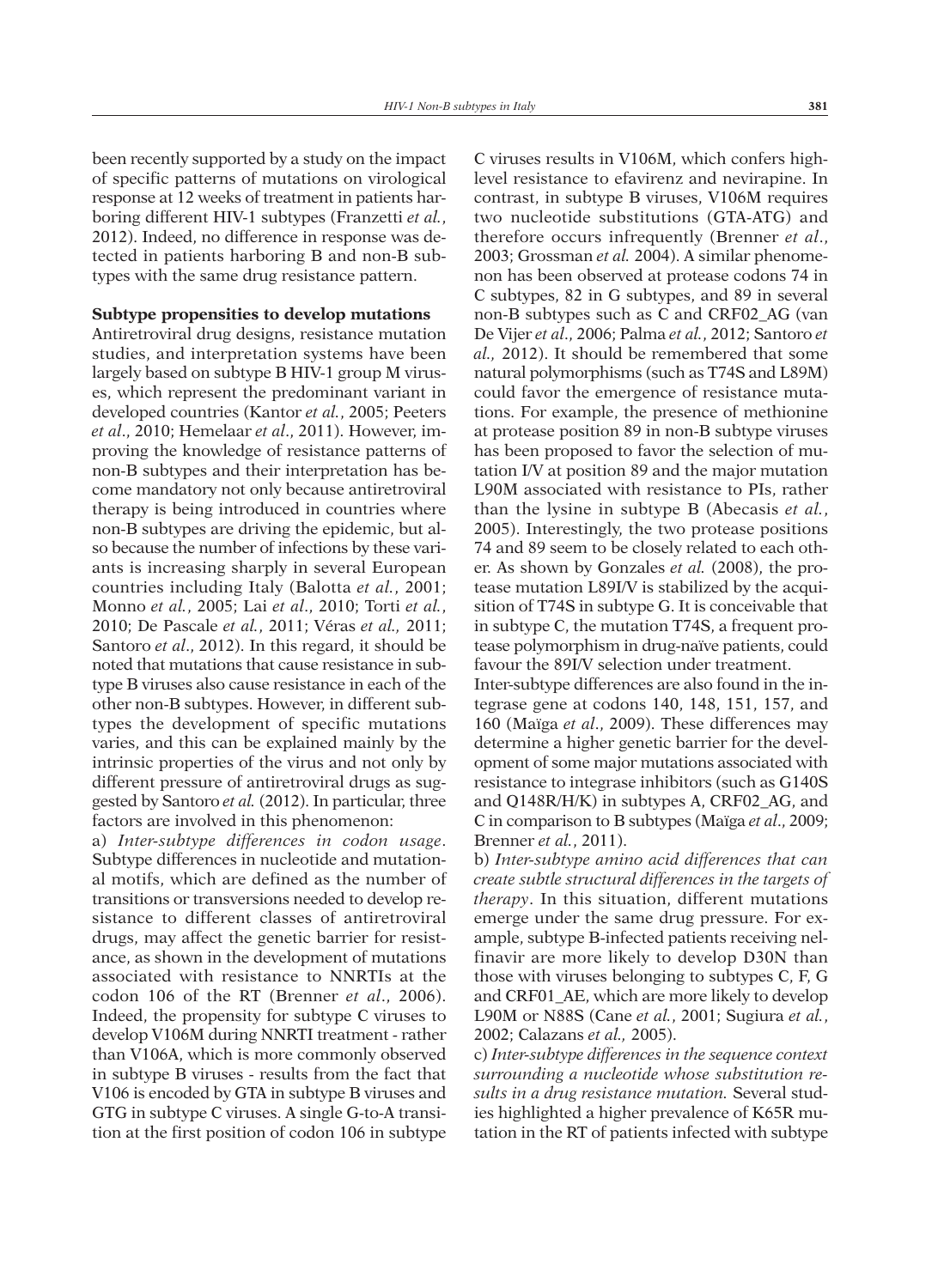C viruses and that experienced stavudine, abacavir, didanosine or tenofovir than in those infected by other subtypes such as F, CRF02\_AG, and B (Garcia-Lerma *et al.*, 2003; Doualla-Bell *et al.*, 2006; Miller *et al.*, 2007). Biochemical findings suggest that a nucleotide template-based mechanism facilitates the acquisition of the K65R mutation in subtype C (Invernizzi *et al.*, 2005; Coutsinos *et al.*, 2009).

All these findings suggest that some natural variations in non-B subtypes may occur with possible clinical implications in the management of patients infected by these viral variants.

#### **CONCLUSIONS**

Sequence analysis plays a crucial role in the management of HIV-1 infected patients. HIV-1 genotyping permits not only the detection of mutations responsible for drug resistance but it also allows surveillance of epidemiological trends in various geographic areas and populations.

Information regarding resistance to antiretroviral drugs is mainly derived from patients infected with HIV-1 subtype B. However the spread of non-B viruses in Western countries and the introduction of antiretroviral drugs in developing countries require a deeper knowledge of anti-HIV drug-resistance patterns in non-B strains. Sequences obtained by genotypic assays can be also used to evaluate the HIV-1 genetic variability.

A long time has passed since the first publication on the prevalence of HIV-1 non-B subtypes in Italy (Balotta *et al.*, 2001). Despite that, the true prevalence of HIV-1 non-B subtypes in Italy is still not well known (Ciccozzi *et al*. (2010) and probably underestimated. Indeed, most of the studies performed in Italy included limited geographic areas (Tramuto *et al*., 2004; Monno *et al.*, 2005; De Paschale *et al.*, 2006; Baldanti *et al.*, 2008; Longo *et al*., 2008; Giuliani *et al*., 2009; Zehender *et al*., 2010; Torti *et al*., 2010; Callegaro *et al.,* 2011; Piralla *et al.*, 2011; Santoro *et al.*, 2012).

The analytical power of the phylogentic methods available today should prompt researchers to use datasets as large as possible to monitor the epidemiological changes of HIV-1 over time. Molecular characterization of several viral subgenomic regions is advisable. Performing phylogenetic analyses only on the *pol* genomic region could result in the lack of identification of novel CRFs in the Italian epidemic. Therefore, where possible, the strategy of sequencing should be changed, and major efforts should be directed towards other sub-genomic regions such as Env and Gag regions or when s possible consider the whole genome to better identify the CRFs.

Furthermore, it should be kept in mind that hidden modifications of HIV-1 genome in non-B clades under antiviral pressure, favour the appearance of drugs resistance. The estimate of putative origin and time frame introduction of new HIV-1 clades and CRFs in Italy is another important aspect to tackle.

Monitoring the genetic evolution of HIV-1 using large dataset represents an essential strategy to control the local as well as global HIV-1 epidemic and to develop efficient preventive and therapeutic strategies with a major impact in clinical practice.

### **REFERENCES**

- ABECASIS A.B., DEFORCHE K., SNOECK J., BACHELER L.T., MCKENNA P., CARVALHO A.P., GOMES P., CAMACHO R.J., VANDAMME A.M. (2005). Protease mutation M89I/V is linked to therapy failure in patients infected with the HIV-1 non-B subtypes C, F or G. *AIDS.* **19**, 1799-1806.
- BALDANTI F., PAOLUCCI S., RAVASI G., MACCABRUNI A., MORIGGIA A., BARBARINI G., MASERATI R. (2008). Changes in circulation of B and non-B HIV strains: spotlight on a reference centre for infectious diseases in Northern Italy. *J. Med. Virol.* **80**, 947-952.
- BALOTTA C., FACCHI G., VIOLIN M., VAN DOOREN S., COZZI-LEPRI A., FORBICI F., BERTOLI A., RIVA C., SENESE D., CARAMELLO P., CARNEVALE G, RIZZARDINI G., CREMONINI L., MONNO L., REZZA G., PERNO C.F., IPPOLITO G., D'ARMINIO-MONFORTE A., VANDAMME A.M., MORONI M.; ICONA STUDY GROUP. (2001). Increasing prevalence of non-clade B HIV-1 strains in heterosexual men and women, as monitored by analysis of reverse transcriptase and protease sequences. *J. Acquir. Immune. Defic. Syndr.* **27**, 499- 505.
- BON I., CICCOZZI M., ZEHENDER G., BIAGETTI C., VERRUCCHI G., LAI A., LO PRESTI A., GIBELLINI D., RE M.C. (2010). HIV-1 subtype C transmission network: the phylogeneticreconstruction strongly supports the epidemiological data. *J. Clin. Virol.* **48**, 212-214.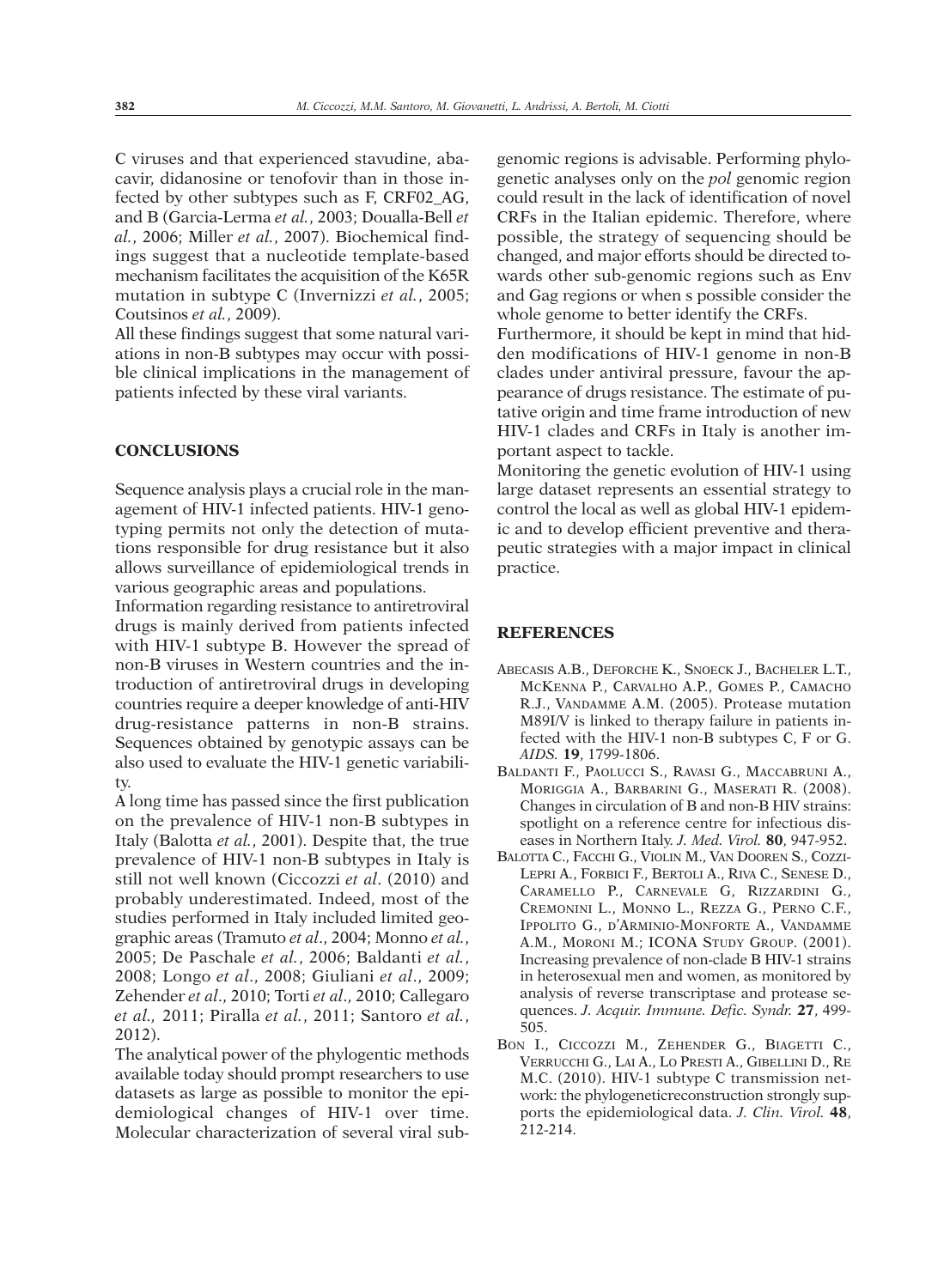- BRACCIALE L., COLAFIGLI M., ZAZZI M., CORSI P., MERAVIGLIA P., MICHELI V., MASERATI R., GIANOTTI N., PENCO G., SETTI M., DI GIAMBENEDETTO S., BUTINI L., VIVARELLI A., TREZZI M., DE LUCA A. (2009). Prevalence of transmitted HIV-1 drug resistance in HIV-1-infected patients in Italy: evolution over 12 years and predictors. *J. Antimicrob. Chemother.* **64**, 607-615.
- BRENNER B., TURNER D., OLIVEIRA M., MOISI D., DETORIO M., CAROBENE M., MARLINK R.G., SCHAPIRO J., ROGER M., WAINBERG M.A. (2003). A V106M mutation in HIV-1 clade C viruses exposed to efavirenz confers cross-resistance to non-nucleoside reverse transcriptase inhibitors. *AIDS.* **17**, F1-F5.
- BRENNER B.G., OLIVEIRA M., DOUALLA-BELL F., MOISI D.D., NTEMGWA M., FRANKEL F., ESSEX M., WAINBERG M.A. (2006). HIV-1 subtype C viruses rapidly develop K65R resistance to tenofovir in cell culture. *AIDS.* **20**, F9-F13.
- BRENNER B.G., LOWE M., MOISI D., HARDY I., GAGNON S., CHAREST H., BARIL J.G., WAINBERG M.A., ROGER M. (2011.) Subtype diversity associated with the development of HIV-1 resistance to integrase inhibitors. *J. Med. Virol*. **83**, 751-759.
- BUONAGURO L., TAGLIAMONTE M., TORNESELLO M.L., PILOTTI E., CASOLI C., LAZZARIN A., TAMBUSSI G., CICCOZZI M., REZZA G., BUONAGURO F.M. (2004). Italian Concerted Action on PHI Treatment. Screening of HIV-1 isolates by reverse heteroduplex mobility assay and identification of non-B subtypes in Italy. *J. Acquir. Immune. Defic. Syndr.* **37**, 1295-1306.
- BUONAGURO L., TAGLIAMONTE M., TORNESELLO M.L., BUONAGURO F.M. (2007). Genetic and phylogenetic evolution of HIV-1 in a low subtype heterogeneity epidemic: the Italian example. *Retrovir.* **21**, 4-34.
- BUONAGURO L., PETRIZZO A., TAGLIAMONTE M., VITONE F., RE M.C., PILOTTI E., CASOLI C., SBREGLIA C., PERRELLA O., TORNESELLO M.L., BUONAGURO F.M. (2008). Molecular and phylogenetic analysis of HIV-1 variants circulating in Italy. *Infect. Agent. Cancer.* **10**, 3-13.
- BUTLER J., LIDWELL W., HOLDEN K. (2010). Universal principles of design. *Gloucester, MA, Rockport Publishers*.
- CALAZANS A., BRINDEIRO R., BRINDEIRO P., VERLI H., ARRUDA M.B., GONZALEZ L.M., GUIMARAES J.A., DIAZ R.S., ANTUNES O.A., TANURI A. (2005). Low accumulation of L90M in protease from subtype F HIV-1 with resistance to protease inhibitors is caused by the L89M polymorphism. *J. Infect. Dis.* **191**, 1961-1970.
- CALLEGARO A., SVICHER V., ALTERI C., LO PRESTI A., VALENTI D., GOGLIO A., SALEMI M., CELLA E., PERNO C.F., CICCOZZI M., MAGGIOLO F. (2011). Epidemiological network analysis in HIV-1 B infected patients diagnosed in Italy between 2000 and 2008. *Infect. Genet. Evol.* **11**, 624-632.
- CANE P.A., DE RUITER A., RICE P., WISELKA M., FOX R., PILLAY D. (2001). Resistance-associated mutations in the human immunodeficiency virus type 1 subtype C protease gene from treated and untreated patients in the United Kingdom. *J. Clin. Microbiol*. **39**, 2652-2654.
- CHAIX M.L., DESCAMPS D., HARZIC M., SCHNEIDER V., DEVEAU C., TAMALET C., PELLEGRIN I., IZOPET J., RUFFAULT A., MASQUELIER B., MEYER L., ROUZIOUX C., BRUN-VEZINET F., COSTAGLIOLA D. (2003). Stable prevalence of genotypic drug resistance mutations but increase in non-B virus among patients with primary HIV-1 infection in France. *AIDS.* **17**, 2635- 2643.
- CHILTON D.N., CASTRO H., LATTIMORE S., HARRISON L.J., FEARNHILL E., DELPECH V., RICE B., PILLAY D., DUNN D.T. UK Collaborative Group on HIV Drug Resistance. (2010). HIV type-1 drug resistance in antiretroviral treatment-naive adults infected with non-B subtype virus in the United Kingdom. *Antivir. Ther.* **15**, 985-991.
- CICCOZZI M., MONTIERI S., SALEMI M., DE OLIVEIRA T., DORRUCCI M., SINICCO A., DE LUCA A., GIULIANI M., BALOTTA C., REZZA G. (2007) An outbreak of HIV-1 subtype G among Italian injecting drug users. *AIDS.* **21**, 1213-1215.
- CICCOZZI M., BON I., CIOTTI M. (2010). Do the HIV-1 subtypes circulating in Italy resemble the Red Queen running in Carroll's novel? *New Microbiol*. **33**, 179-181.
- CICCOZZI M., VUJOŠEVI D., LO PRESTI A., MUGOŠA B., VRATNICA Z., LAI A., LAUŠEVI D., DRAŠKOVI N., MARJANOVIC A., CELLA E., SANTORO M.M., ALTERI C., FABENI L., CIOTTI M., ZEHENDER G. (2011). Genetic diversity of HIV type 1 in Montenegro. *AIDS*. *Res. Hum. Retrovir.* **27**, 921-924.
- CICCOZZI M., LAI A., EBRANATI E., GABANELLI E., GALLI M., MUGOSA B., VRATNICA Z., VUJOŠEVIC D., LAUŠEVIC D., CIOTTI M., CELLA E., LO PRESTI A., ZEHENDER G. (2012). Phylogeographic Reconstruction of HIV Type 1B in Montenegro and the Balkan Region. *AIDS Res Hum Retrovir.* [Epub ahead of print].
- COLAFIGLI M., TORTI C., TRECARICHI E.M., ALBINI L., ROSI A., MICHELI V., MANCA N., PENCO G., BRUZZONE B., PUNZI G., CORSI P., PARRUTI G., BAGNARELLI P., MONNO L., GONNELLI A., CAUDA R., DI GIAMBENEDETTO S.; ON BEHALF OF THE ARCA, UCSC AND BRESCIA HIV RESISTANCE STUDY GROUPS. (2012). Evolution of transmitted HIV-1 drug resistance in HIV-1-infected patients in Italy from 2000 to 2010. *Clin. Microbiol. Infect*. **18**, E299-E304.
- COUTSINOS D., INVERNIZZI C.F., XU H., MOISI D., OLIVEIRA M., BRENNER B.G., WAINBERG M.A. (2009). Template usage is responsible for the preferential acquisition of the K65R reverse transcriptase mutation in subtype C variants of human immunodeficiency virus type 1. *J. Virol*. **83**, 2029-2033.
- DESCAMPS D., CHAIX M.L., MONTES B., PAKIANATHER S.,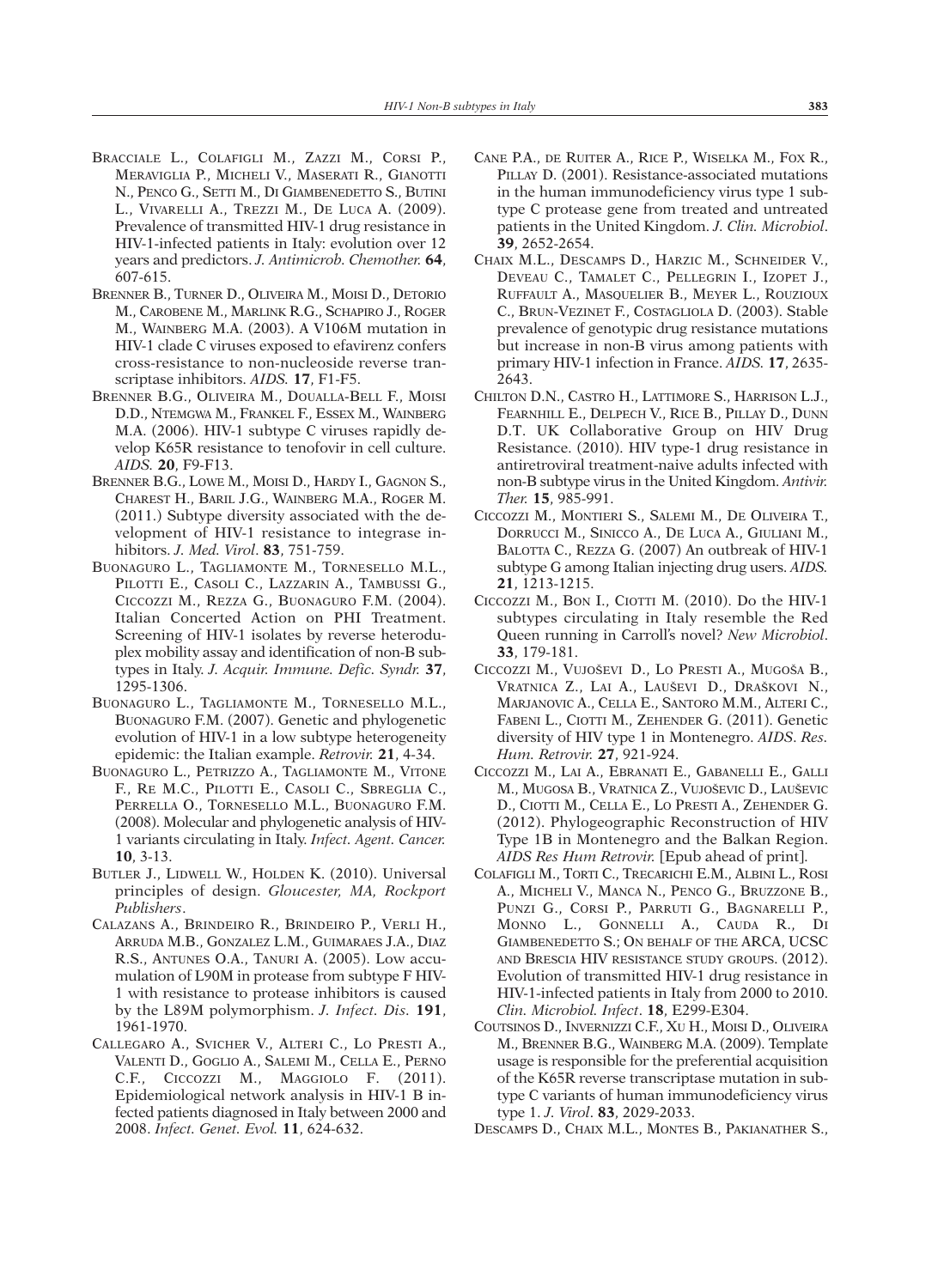CHARPENTIER C., STORTO A., BARIN F., DOS SANTOS G., KRIVINE A., DELAUGERRE C., IZOPET J., MARCELIN A.G., MAILLARD A., MORAND-JOUBERT L., PALLIER C., PLANTIER J.C., TAMALET C., COTTALORDA J., DESBOIS D., CALVEZ V., BRUN-VEZINET F., MASQUELIER B., COSTAGLIOLA D. ANRS AC11 RESISTANCE STUDY GROUP. (2010). Increasing prevalence of transmitted drug resistance mutations and non-B subtype circulation in antiretroviral-naive chronically HIV-infected patients from 2001 to 4. 2006/2007 in France. *J. Antimicrob. Chemother.* **65**, 2620-2627.

- DE OLIVEIRA T., PYBUS O.G., RAMBAUT A., SALEMI M., CASSOL S., CICCOZZI M., REZZA G., GATTINARA G.C., D'ARRIGO R., AMICOSANTE M., PERRIN L., COLIZZI V., PERNO C.F. BENGHAZI STUDY GROUP. (2006). Molecular epidemiology: HIV-1 and HCV sequences from Libyan outbreak. *Nature*. **444**, 836-837.
- DE PASCHALE M., CAGNIN D., CERULLI T., MENA M., MAGNANI C., PERINI P., RE T., VILLA M., VIGANÒ P., MALTEMPO C., MANCO M.T., AGRAPPI C., MIRRI P., GATTI A., RESCALDANI C., CLERICI P. (2011). Epidemiology of HIV-1 subtypes in an urban area of northern Italy. *Clin. Microbiol. Infect.* **17**, 935- 940.
- DOUALLA-BELL F., AVALOS A., BRENNER B., GAOLATHE T., MINE M., GASEITSIWE S., OLIVEIRA M., MOISI D., NDWAPI N., MOFFAT H., ESSEX M., WAINBERG M.A. (2006). High prevalence of the K65R mutation in human immunodeficiency virus type 1 subtype C isolates from infected patients in Botswana treated with didanosine-based regimens. *Antimicrob. Ag. Chemother*. **50**, 4182-4185.
- EUROPEAN AIDS CLINICAL SOCIETY GUIDELINES (EACS). Guidelines for the Clinical Management and Treatment of HIV infected adults in Europe; Version 6, October 2011. Available online at *http://www.europeanaidsclinicalsociety.org/*
- FELSENSTEIN J. (2004). Inferring Phylogenies. *Sinauer Associates*, *Sunderland, MA*.
- FITCH W.M., MARGOLIASH E. (1967). Construction of phylogenetic trees. *Science.* **155**, 279-284.
- FRANZETTI M., LAI A., SIMONETTI F.R., BOZZI G., DE LUCA A., MICHELI V., MERAVIGLIA P., CORSI P., BAGNARELLI P., ALMI P., ZONCADA A., BALOTTA C. (2012). High burden of transmitted HIV-1 drug resistance in Italian patients carrying F1 subtype. *J. Antimicrob. Chemother.* **67**, 1250-1253.
- FRANZETTI M., VIOLIN M., CASAZZA G., MEINI G., CALLEGARO A., CORSI P., MAGGIOLO F., PIGNATARO A.R., PAOLUCCI S., GIANOTTI N., FRANCISCI D., ROSSOTTI R., FILICE G., CARLI T., ZAZZI M., BALOTTA C. (2012). Human immunodeficiency virus-1 B and non-B subtypes with the same drug resistance pattern respond similarly to antiretroviral therapy. *Clin. Microbiol*. *Infect.* **18**, E66-E70.
- GARCÍA-LERMA J.G., MACINNES H., BENNETT D., REID P., NIDTHA S., WEINSTOCK H., KAPLAN J.E., HENEINE W. (2003). A novel genetic pathway of human im-

munodeficiency virus type 1 resistance to stavudine mediated by the K65R mutation. *J. Virol.* **77**, 5685- 5693.

- GIFFORD R.J., DE OLIVEIRA T., RAMBAUT A., PYBUS O.G., DUNN D., VANDAMME A.M., KELLAM P., PILLAY D., UK COLLABORATIVE GROUP ON HIV DRUG RESISTANCE. (2007). Phylogenetic surveillance of viral genetic diversity and the evolving molecular epidemiology of human immunodeficiency virus type 1. *J. Virol.* **81**, 13050-13056.
- GIULIANI M., MONTIERI S., PALAMARA G., LATINI A., ALTERI C., PERNO C.F., SANTORO M.M., REZZA G., CICCOZZI M. (2009). Non-B HIV type 1 subtypes among men who have sex with men in Rome, Italy. *AIDS Res. Hum. Retrovir.* **25**, 157-164.
- GONZALEZ L.M., SANTOS A.F., ABECASIS A.B., VAN LAETHEM K., SOARES E.A., DEFORCHE K., TANURI A., CAMACHO R., VANDAMME A.M., SOARES M.A. (2008). Impact of HIV-1 protease mutations A71V/T and T74S on M89I/V-mediated protease inhibitor resistance in subtype G isolates. *J. Antimicrob. Chemother*. **61**, 1201-1204.
- GROSSMAN Z., ISTOMIN V., AVERBUCH D., LORBER M., RISENBERG K., LEVI I., CHOWERS M., BURKE M., BAR YAACOV N., SCHAPIRO J.M. Israel AIDS Multi-Center Study Group. (2004). Genetic variation at NNRTI resistance-associated positions in patients infected with HIV-1 subtype C. *AIDS.* **18**, 909-915.
- HEMELAAR J., GOUWS E., GHYS P.D., OSMANOV S. (2006). Global and regional distribution of HIV-1 genetic subtypes and recombinants in 2004. *AIDS.* **20**, W13-W23.
- HEMELAAR J., GOUWS E., GHYS P.D., OSMANOV S. WHO-UNAIDS Network for HIV Isolation and Characterisation. (2011). Global trends in molecular epidemiology of HIV-1 during 2000-2007. *AIDS* **13**, 679-689.
- HIRSCH M.S., GÜNTHARD H.F., SCHAPIRO J.M., BRUN-VÉZINET F., CLOTET B., HAMMER S.M., JOHNSON V.A., KURITZKES D.R., MELLORS J.W., PILLAY D., YENI P.G., JACOBSEN D.M., RICHMAN D.D. (2008). Antiretroviral drug resistance testing in adult HIV-1 infection: 2008 recommendations of an International AIDS Society-USA panel. *Clin. Infect. Dis.* **47**, 266-285.
- KANTOR R., SHAFER R.W., KATZENSTEIN D. (2005). HIV-1 Non-subtype B Workgroup: the HIV-1 Non-subtype B Workgroup: an international collaboration for the collection and analysis of HIV-1 non-subtype B data. *Med. Gen. Med.* **23**, 7-71.
- INVERNIZZI C.F., COUTSINOS D., OLIVEIRA M., MOISI D., BRENNER B.G., WAINBERG M.A. (2009). Signature nucleotide polymorphisms at positions 64 and 65 in reverse transcriptase favor the selection of the K65R resistance mutation in HIV-1 subtype C. *J. Infect. Dis.* **200**, 1202-1206.
- ISTITUTO SUPERIORE DI SANITÀ. (2011). L'epidemiologia dell'HIV/AIDS in Italia: i dati del Centro Operativo AIDS dell'Istituto Superiore di Sanità, Available on-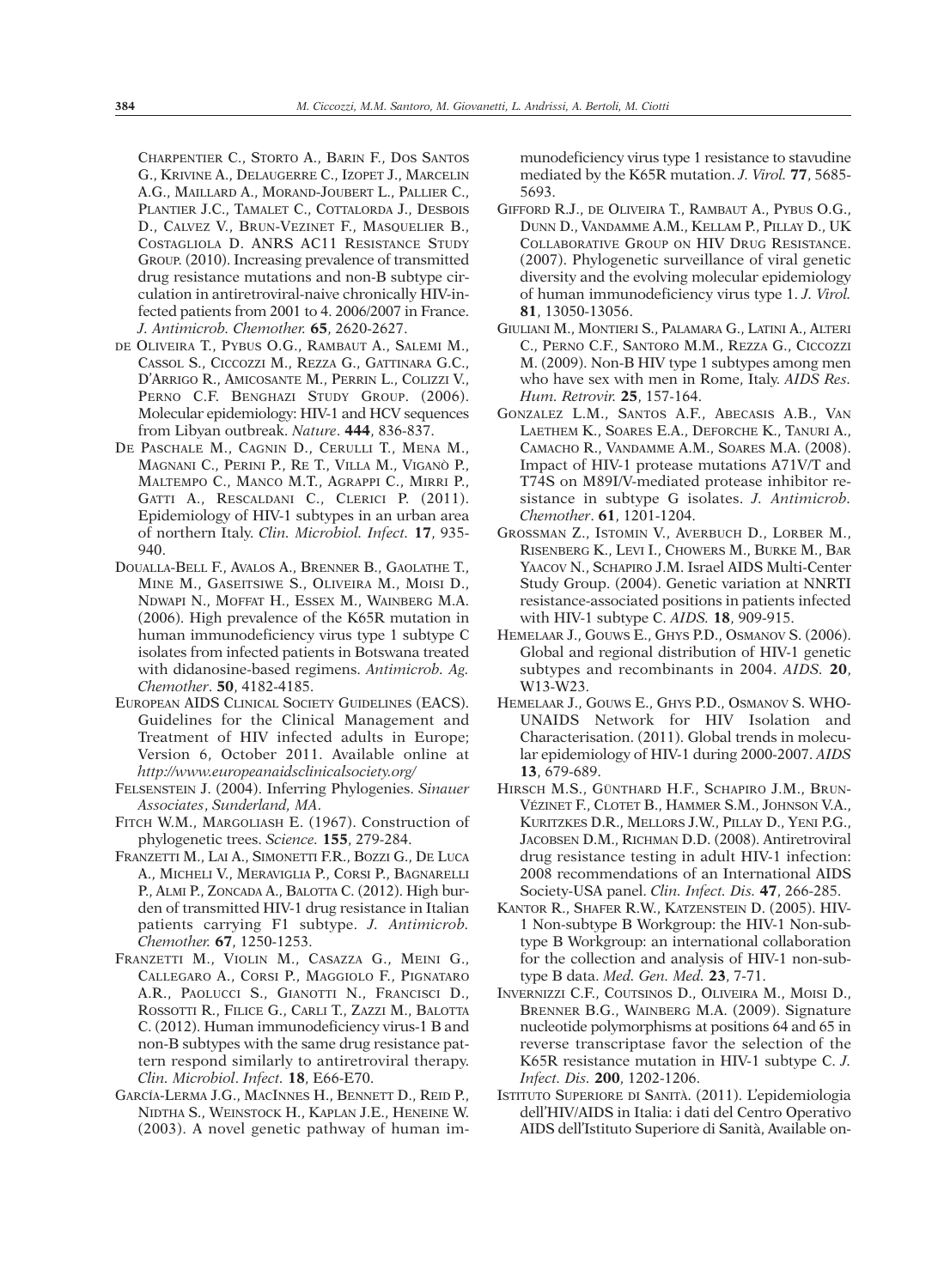line at: *www.epicentro.iss.it/problemi/aids/pdf/Coa 2011\_commento.pdf*

- LAI A., RIVA C., MARCONI A., BALESTRIERI M., RAZZOLINI F., MEINI G., VICENTI I., ROSI A., SALADINI F., CARAMMA I., FRANZETTI M., ROSSINI V., GALLI A., GALLI M., VIOLIN M., ZAZZI M., BALOTTA C. (2010). Changing patterns in HIV-1 non-B clade prevalence and diversity in Italy over three decades. *HIV Med*. **11**, 593-602.
- LEMEY P., SALEMI M., VANDAMME A.-M., EDS. (2009). The phylogenetic handbook: a practical approach to phylogenetic analysis and hypothesis testing. *NY: Cambridge University Press.*
- LONGO B., NOVATI S., MONTIERI S., PONTALI E., TAGLIA F., LEO G., BABUDIERI S., STARNINI G., MONARCA R., SULIGOI B., REZZA G., CICCOZZI M., ITALIAN STUDY GROUP ON HIV IN PRISON. (2008). HIV-1 diversity among inmates of Italian prisons. *J. Med. Virol.* **80**, 1689-1694.
- LOSPITAO E., ALVAREZ A., SORIANO V., HOLGUıN A. (2005). HIV-1 subtypes in Spain: a retrospective analysis from 1995 to 2003. *HIV Med*. **6**, 313-320.
- MAÏGA A.I., MALET I., SOULIE C., DERACHE A., KOITA V., AMELLAL B., TCHERTANOV L., DELELIS O., MORAND-JOUBERT L., MOUSCADET J.F., MURPHY R., CISSÉ M., KATLAMA C., CALVEZ V., MARCELIN A.G. (2009). Genetic barriers for integrase inhibitor drug resistance in HIV type-1 B and CRF02\_AG subtypes. *Antivir. Ther.* **14**, 123-129.
- MILLER M.D., MARGOT N., MCCOLL D., CHENG A.K. (2007). K65R development among subtype C HIV-1 patients in tenofovir DF clinical trials. *AIDS* **21**, 265-266.
- MONNO L., BRINDICCI G., LO CAPUTO S., PUNZI G., SCARABAGGIO T., RIVA C., DI BARI C, PIEROTTI P., SARACINO A., LAGIOIA A., MAZZOTTA F., BALOTTA C., ANGARANO G. (2005). HIV-1 subtypes and circulating recombinant forms (CRFs) from HIV-infected patients residing in two regions of central and southern Italy. *J. Med. Virol.* **75**, 483-490.
- MONNO L., SCUDELLER L., BRINDICCI G., SARACINO A., PUNZI G., CHIRIANNI A., LAGIOIA A., LADISA N., LO CAPUTO S., ANGARANO G. (2009). Genotypic analysis of the protease and reverse transcriptase of non-B HIV type 1 clinical isolates from naïve and treated subjects. *Antivir. Res*. **83**, 118-126.
- PALMA A.C., ARAUJO F., DUQUE V., BORGES F., PAIXAO M.T., CAMACHO R., PORTUGUESE SPREAD NETWORK. (2007). Molecular epidemiology and prevalence of drug resistance-associated mutations in newly diagnosed HIV-1 patients in Portugal. *Infect. Genet. Evol.* **7**, 391-398.
- PALMA A.C., COVENS K., SNOECK J., VANDAMME A.M., CAMACHO R.J., VAN LAETHEM K. (2012). HIV-1 protease mutation 82M contributes to phenotypic resistance to protease inhibitors in subtype G. *J. Antimicrob. Chemother.* **67**, 1075-1079.

PEETERS M, AGHOKENG A.F., DELAPORTE E. (2010).

Genetic diversity among human immunodeficiency virus-1 non-B subtypes in viral load and drug resistance assays. *Clin. Microbiol. Infect.* **16**, 1525- 1531.

- PIRALLA A., PAOLUCCI S., GULMINETTI R., COMOLLI G., BALDANTI F. (2011). HIV integrase variability and genetic barrier in antiretroviral naïve and experienced patients. *Virol. J.* **8**, 149.
- POL D. (2004). Empirical problems of the hierarchical likelihood ratio test for model selection. *Syst. Biol*. **53**, 949-962.
- RIVA C., LAI A., CARAMMA I., CORVASCE S., VIOLIN M., DEHÒ L., PRATI F., ROSSI C., COLOMBO M.C., CAPETTI A., FRANZETTI M., ROSSINI V., TAMBUSSI G., CICCOZZI M., SULIGOI B., MUSSINI C., REZZA G., BALOTTA C. (2010). Transmitted HIV Type 1 drug resistance and Non-B subtypes prevalence among seroconverters and newly diagnosed patients from 1992 to 2005 in Italy. *AIDS Res. Hum. Retrovir*. **26**, 41-49.
- ROSSOTTI R., FOGLIENI B., MOLTENI C., GATTI M., GUARNORI I., LA RUSSA E., PRATI D., ORANI A. (2011). A cluster of patients with recombinant B/F HIV-1 infection: epidemiological, clinical, and virological aspects. *J. Med. Virol*. **83**, 493-498.
- SAITOU N, NEI M. (1987). The neighbor-joining method: a new method for reconstructing phylogenetic trees. *Mol. Biol. Evol.* **4**, 406-425.
- SALADINI F., FOLEY B.T., ROSI A., VICENTI I., NANNETTI G., MEINI G., RAZZOLINI F., ZAZZI M. (2012). Near full-length sequence analysis of HIV type 1 BF recombinants from Italy. *AIDS Res. Hum. Retrovir*. **28**, 299-303.
- SALEMI M., GOODENOW M.M., MONTIERI S., DE OLIVEIRA T., SANTORO M.M., BESHKOV D., ALEXIEV I., ELENKOV I., ELENKOV I., YAKIMOVA T., VARLEVA T., REZZA G., CICCOZZI M. (2008). The HIV type 1 epidemic in Bulgaria involves multiple subtypes and is sustained by continuous viral inflow from West and East European countries. *AIDS Res. Hum. Retrovir.* **24**, 771-779.
- SALPINI R., ALTERI C., GORI C., STAZI F., BERTOLI A., MAFFONGELLI G., ZACCARELLI M., ARMENIA D., NARCISO P., ANTINORI A., GIULIANI M., PALAMARA G., ANDREONI M., SVICHER V., CECCHERINI-SILBERSTEIN F., SANTORO M.M., PERNO C.F. (2011). Characterization of HIV-1 infection among immigrants to Italy: implications for HIV/AIDS surveillance. *6th IAS conference on HIV pathogenesis, treatment and prevention. Rome, Italy.* Abstract MO-PE374.
- SANTORO M.M., ALTERI C., RONGA L., FLANDRE P., FABENI L., MERCURIO F., D'ARRIGO R., GORI C., PALAMARA G., BERTOLI A., FORBICI F, SALPINI R., BOUMIS E., TOZZI V., VISCO-COMANDINI U., ZACCARELLI M., VAN HOUTTE M., PATTERY T., NARCISO P., ANTINORI A., CECCHERINI-SILBERSTEIN F., PERNO C.F. (2012). Comparative Analysis of Drug Resistance Among B and the Most Prevalent Non-B HIV Type 1 Subtypes (C, F, and